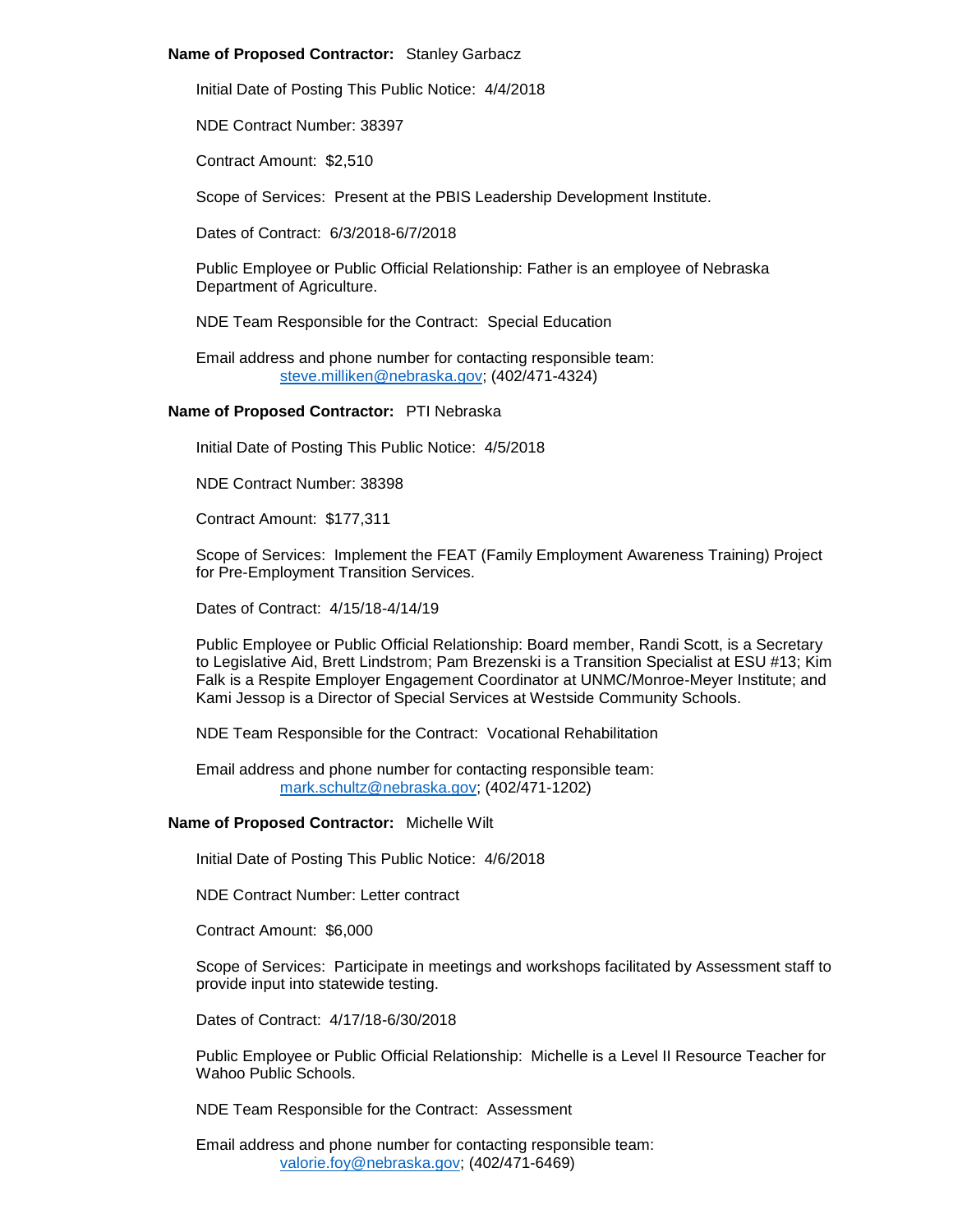# **Name of Proposed Contractor:** Michalla Schartz

Initial Date of Posting This Public Notice: 4/9/2018

NDE Contract Number: Letter contract

Contract Amount: \$6,000

Scope of Services: Participate in meetings and workshops facilitated by Assessment staff to provide input into statewide testing.

Dates of Contract: 4/17/18-6/30/2018

Public Employee or Public Official Relationship: Michalla is a Teacher for Lincoln Public Schools.

NDE Team Responsible for the Contract: Assessment

Email address and phone number for contacting responsible team: [valorie.foy@nebraska.gov;](mailto:valorie.foy@nebraska.gov) (402/471-6469)

# **Name of Proposed Contractor:** Caryn Ziettlow

Initial Date of Posting This Public Notice: 4/17/2018

NDE Contract Number: Letter contract

Contract Amount: \$6,000

Scope of Services: Participate in meetings and workshops facilitated by Assessment staff to provide input into statewide testing.

Dates of Contract: 4/30/18-6/30/2018

Public Employee or Public Official Relationship: Caryn is a Professional Developer for ESU 2

NDE Team Responsible for the Contract: Assessment

Email address and phone number for contacting responsible team: [valorie.foy@nebraska.gov;](mailto:valorie.foy@nebraska.gov) (402/471-6469)

## **Name of Proposed Contractor:** Jill Brodersen

Initial Date of Posting This Public Notice: 4/17/2018

NDE Contract Number: Letter contract

Contract Amount: \$6,000

Scope of Services: Participate in meetings and workshops facilitated by Assessment staff to provide input into statewide testing.

Dates of Contract: 4/30/18-6/30/2018

Public Employee or Public Official Relationship: Jill is an Assistant Elementary Principal at O'Neill Public Schools

NDE Team Responsible for the Contract: Assessment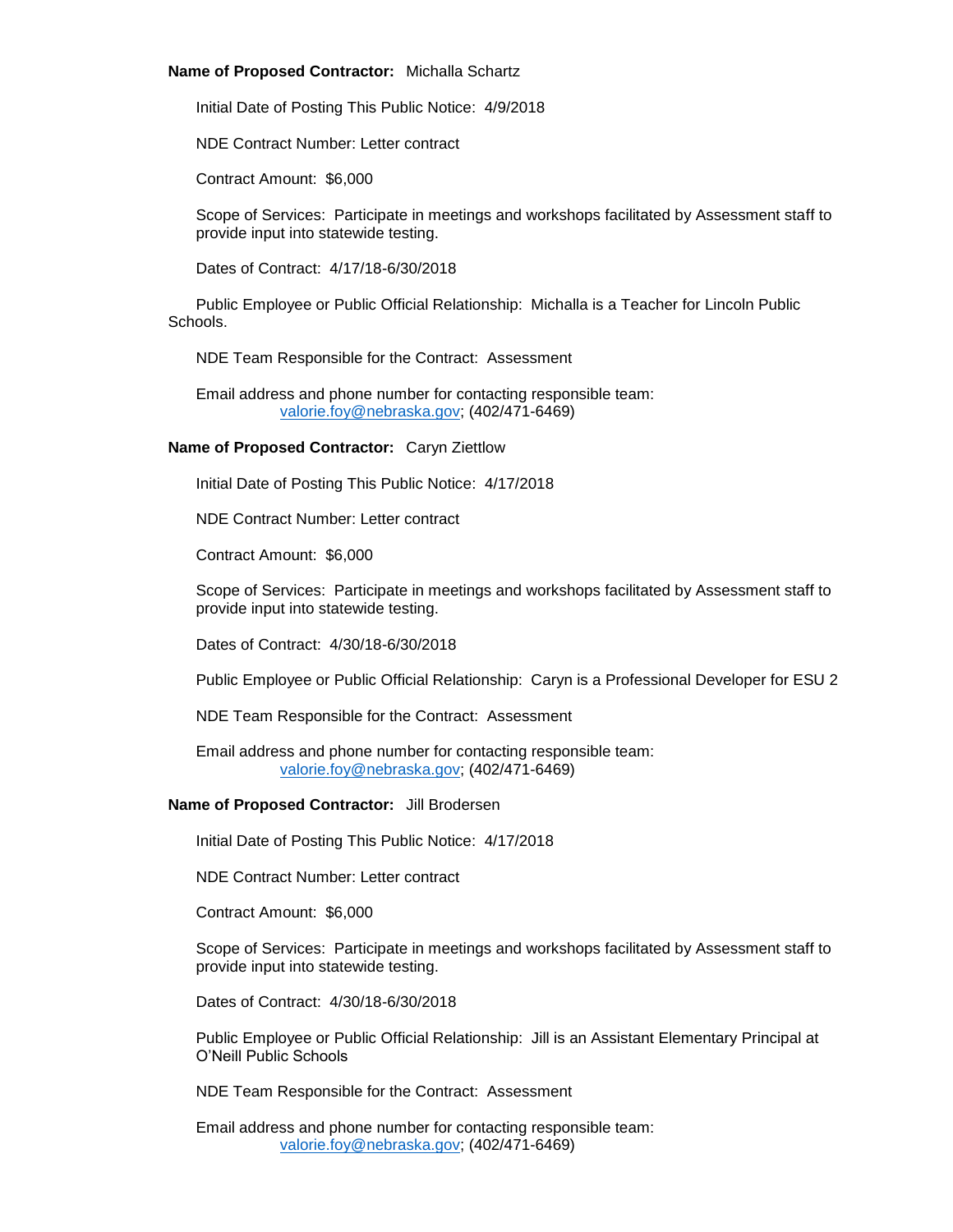# **Name of Proposed Contractor:** Troy Loeffelholz

Initial Date of Posting This Public Notice: 4/23/2018

NDE Contract Number: Letter contract

Contract Amount: \$6,000

Scope of Services: Participate in meetings and workshops facilitated by Assessment staff to provide input into statewide testing.

Dates of Contract: 4/30/18-6/30/2018

Public Employee or Public Official Relationship: Troy is a Superintendent of Columbus Public Schools.

NDE Team Responsible for the Contract: Assessment

Email address and phone number for contacting responsible team: [valorie.foy@nebraska.gov;](mailto:valorie.foy@nebraska.gov) (402/471-6469)

# **Name of Proposed Contractor:** Rex Anderson

Initial Date of Posting This Public Notice: 4/23/2018

NDE Contract Number: Letter contract

Contract Amount: \$6,000

Scope of Services: Participate in meetings and workshops facilitated by Assessment staff to provide input into statewide testing.

Dates of Contract: 4/30/18-6/30/2018

Public Employee or Public Official Relationship: Rex is a Director of Curriculum, Instruction and Assessment at Gretna Public Schools.

NDE Team Responsible for the Contract: Assessment

Email address and phone number for contacting responsible team: [valorie.foy@nebraska.gov;](mailto:valorie.foy@nebraska.gov) (402/471-6469)

## **Name of Proposed Contractor:** Gregory Gross

Initial Date of Posting This Public Notice: 4/24/2018

NDE Contract Number: Letter contract

Contract Amount: \$6,000

Scope of Services: Participate in meetings and workshops facilitated by Assessment staff to provide input into statewide testing.

Dates of Contract: 4/30/18-6/30/2018

Public Employee or Public Official Relationship: Gregory is a Curriculum Coordinator at Elkhorn Public Schools and spouse is K-2 Guidance Counselor at Blair Community Schools.

NDE Team Responsible for the Contract: Assessment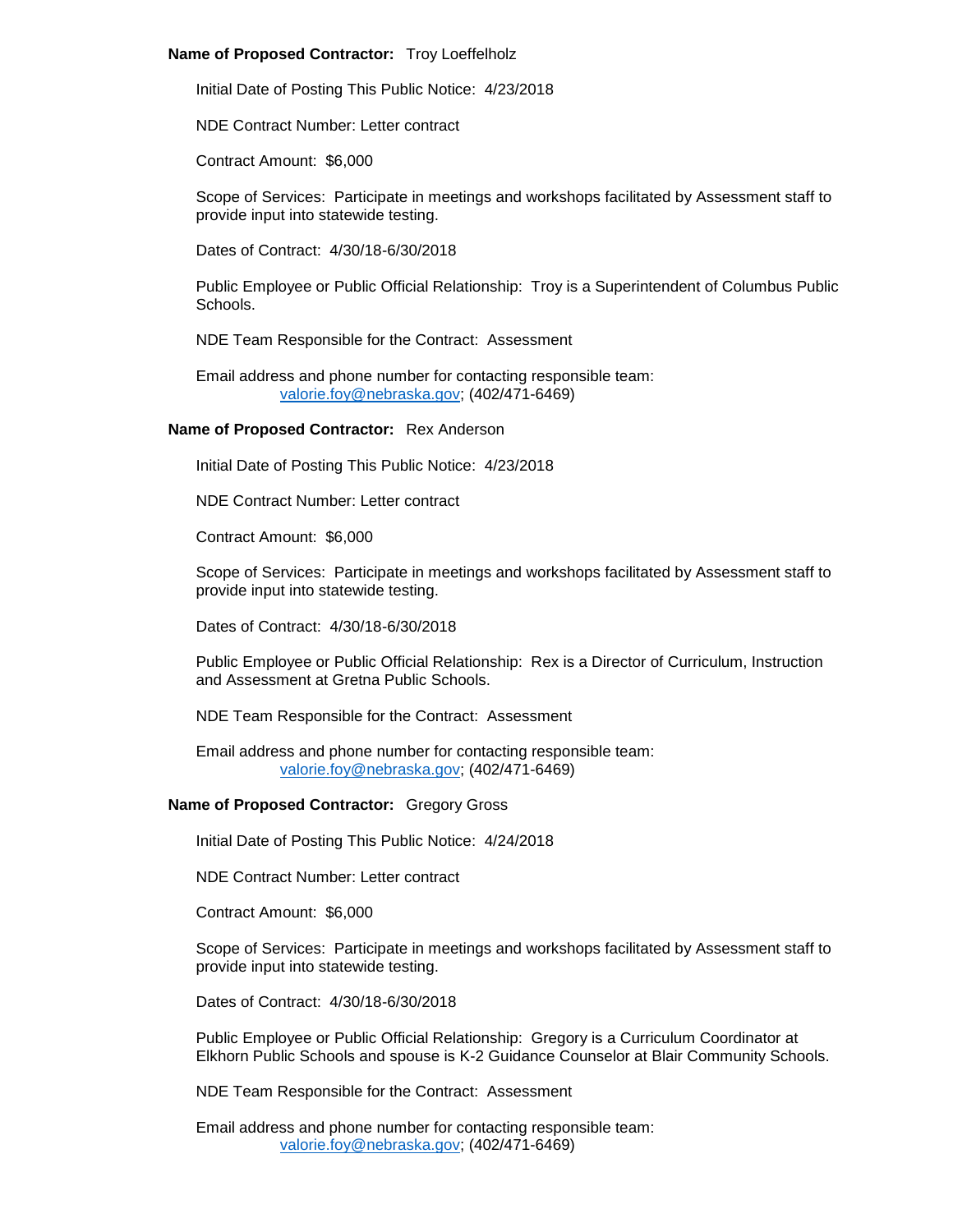# **Name of Proposed Contractor:** Rich Molettiere

Initial Date of Posting This Public Notice: 4/24/2018

NDE Contract Number: Letter contract

Contract Amount: \$6,000

Scope of Services: Participate in meetings and workshops facilitated by Assessment staff to provide input into statewide testing.

Dates of Contract: 4/30/18-6/30/2018

Public Employee or Public Official Relationship: Rich is a Building Tech Support Person at Omaha Public Schools.

NDE Team Responsible for the Contract: Assessment

Email address and phone number for contacting responsible team: [valorie.foy@nebraska.gov;](mailto:valorie.foy@nebraska.gov) (402/471-6469)

# **Name of Proposed Contractor:** David Erb

Initial Date of Posting This Public Notice: 4/24/2018

NDE Contract Number: Letter contract

Contract Amount: \$6,000

Scope of Services: Participate in meetings and workshops facilitated by Assessment staff to provide input into statewide testing.

Dates of Contract: 4/30/18-6/30/2018

Public Employee or Public Official Relationship: David is an employee of Northeast Juvenile Services Center.

NDE Team Responsible for the Contract: Assessment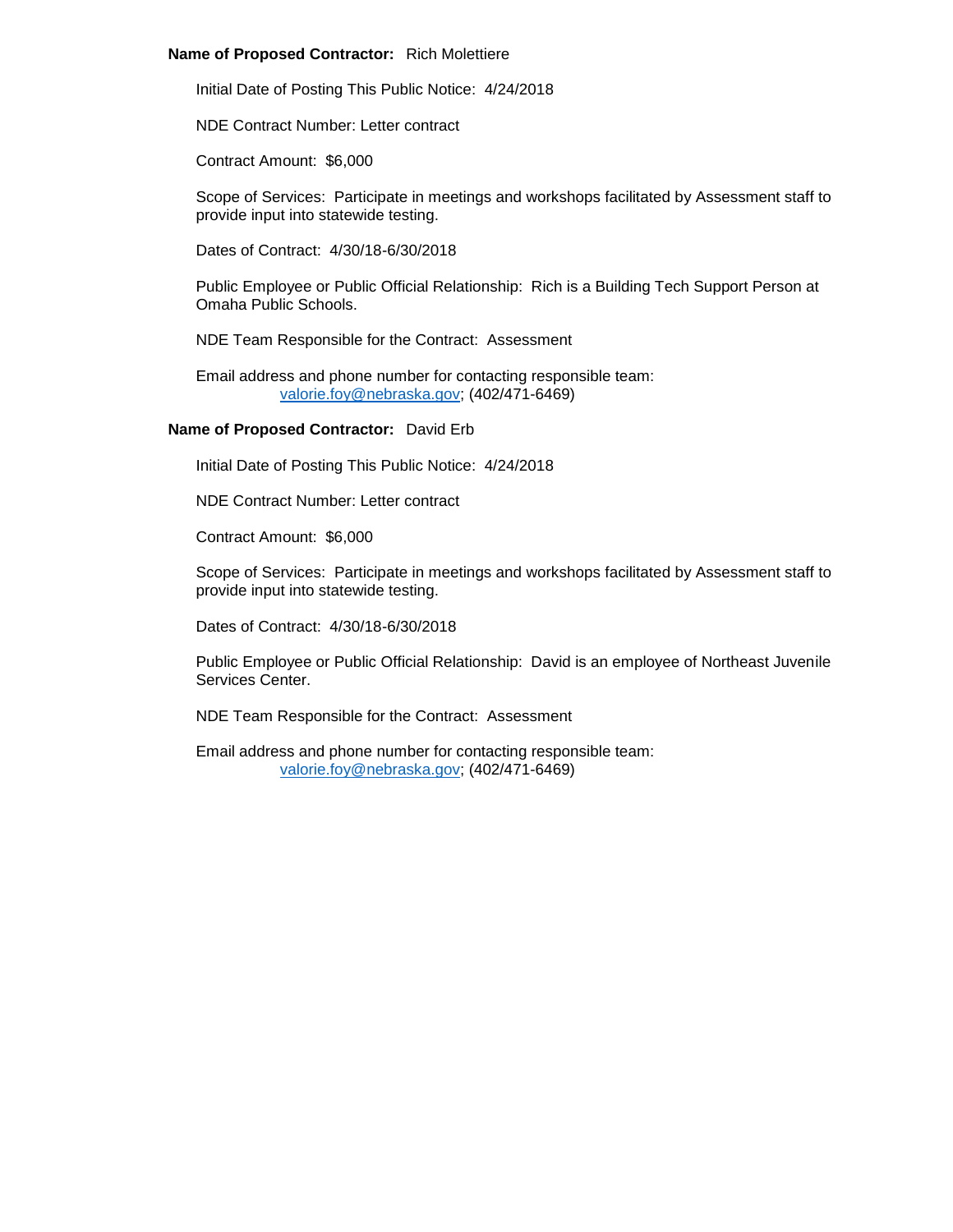**Name of Proposed Contractor:** Cottam Psychological Services P.C.

Initial Date of Posting This Public Notice: 4/25/2018

NDE Contract Number: #39015

Contract Amount: \$86,000

Scope of Services: Consultation with disability examiners in their development of evidence to document disability eligibility decisions; recommendation of clinical signs and laboratory findings needed to document medical conditions. Verbal and written professional clinical medical consultation to include review, analysis, interpretation, and clarification of the contents of medical and/or psychological reports in order to assess the severity of medical impairments, the effect upon the ability to work, and the consequent impact on eligibility for disability benefits.

Dates of Contract: 7/1/18-6/30/19

Public Employee or Public Official Relationship: Spouse, Arthur Weaver, is a contractor at DDS and physician at University of NE clinic.

NDE Team Responsible for the Contract: Disability Determinations Section

Email address and phone number for contacting responsible team: [krysti.michl@nebraska.gov;](mailto:krysti.michl@nebraska.gov) (402/471-3364)

# **Name of Proposed Contractor:** Arthur Weaver, D.O.

Initial Date of Posting This Public Notice: 4/25/2018

NDE Contract Number: #39026

Contract Amount: \$105,000

Scope of Services: Consultation with disability examiners in their development of evidence to document disability eligibility decisions; recommendation of clinical signs and laboratory findings needed to document medical conditions. Verbal and written professional clinical medical consultation to include review, analysis, interpretation, and clarification of the contents of medical and/or psychological reports in order to assess the severity of medical impairments, the effect upon the ability to work, and the consequent impact on eligibility for disability benefits.

Dates of Contract: 7/1/18-6/30/19

Public Employee or Public Official Relationship: Arthur is a physician at University of NE clinic and spouse, Glenda Cottam, is a contractor at DDS.

NDE Team Responsible for the Contract: Disability Determinations Section

Email address and phone number for contacting responsible team: [krysti.michl@nebraska.gov;](mailto:krysti.michl@nebraska.gov) (402/471-3364)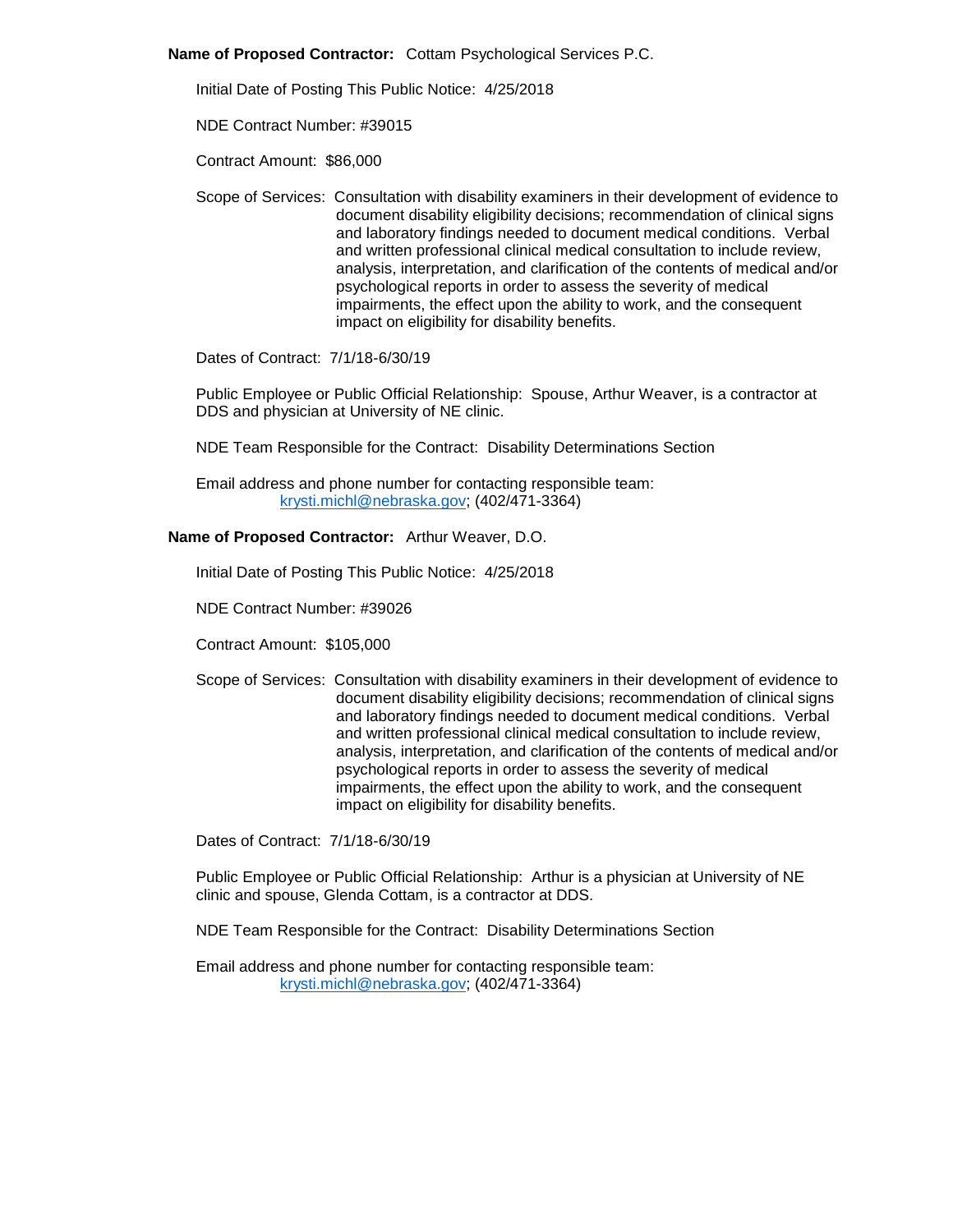#### **Name of Proposed Contractor:** Jason Fink

Initial Date of Posting This Public Notice: 4/25/2018

NDE Contract Number: Letter contract

Contract Amount: \$6,000

Scope of Services: Participate in meetings and workshops facilitated by Assessment staff to provide input into statewide testing.

Dates of Contract: 5/1/18-6/30/2018

Public Employee or Public Official Relationship: Jason is a Technology Director at Ralston Public Schools.

NDE Team Responsible for the Contract: Assessment

Email address and phone number for contacting responsible team: [valorie.foy@nebraska.gov;](mailto:valorie.foy@nebraska.gov) (402/471-6469)

#### **Name of Proposed Contractor:** Terry Julian

Initial Date of Posting This Public Notice: 4/25/2018

NDE Contract Number: Letter contract

Contract Amount: \$6,000

Scope of Services: Participate in meetings and workshops facilitated by Assessment staff to provide input into statewide testing.

Dates of Contract: 5/1/18-6/30/2018

Public Employee or Public Official Relationship: Terry is a Technology Facilitator at Hastings Public Schools.

NDE Team Responsible for the Contract: Assessment

Email address and phone number for contacting responsible team: [valorie.foy@nebraska.gov;](mailto:valorie.foy@nebraska.gov) (402/471-6469)

#### **Name of Proposed Contractor:** Raymond Bretthauer

Initial Date of Posting This Public Notice: 4/25/2018

NDE Contract Number: Letter contract

Contract Amount: \$6,000

Scope of Services: Participate in meetings and workshops facilitated by Assessment staff to provide input into statewide testing.

Dates of Contract: 5/1/18-6/30/2018

Public Employee or Public Official Relationship: Raymond is a Technology Services Manager at LPS.

NDE Team Responsible for the Contract: Assessment